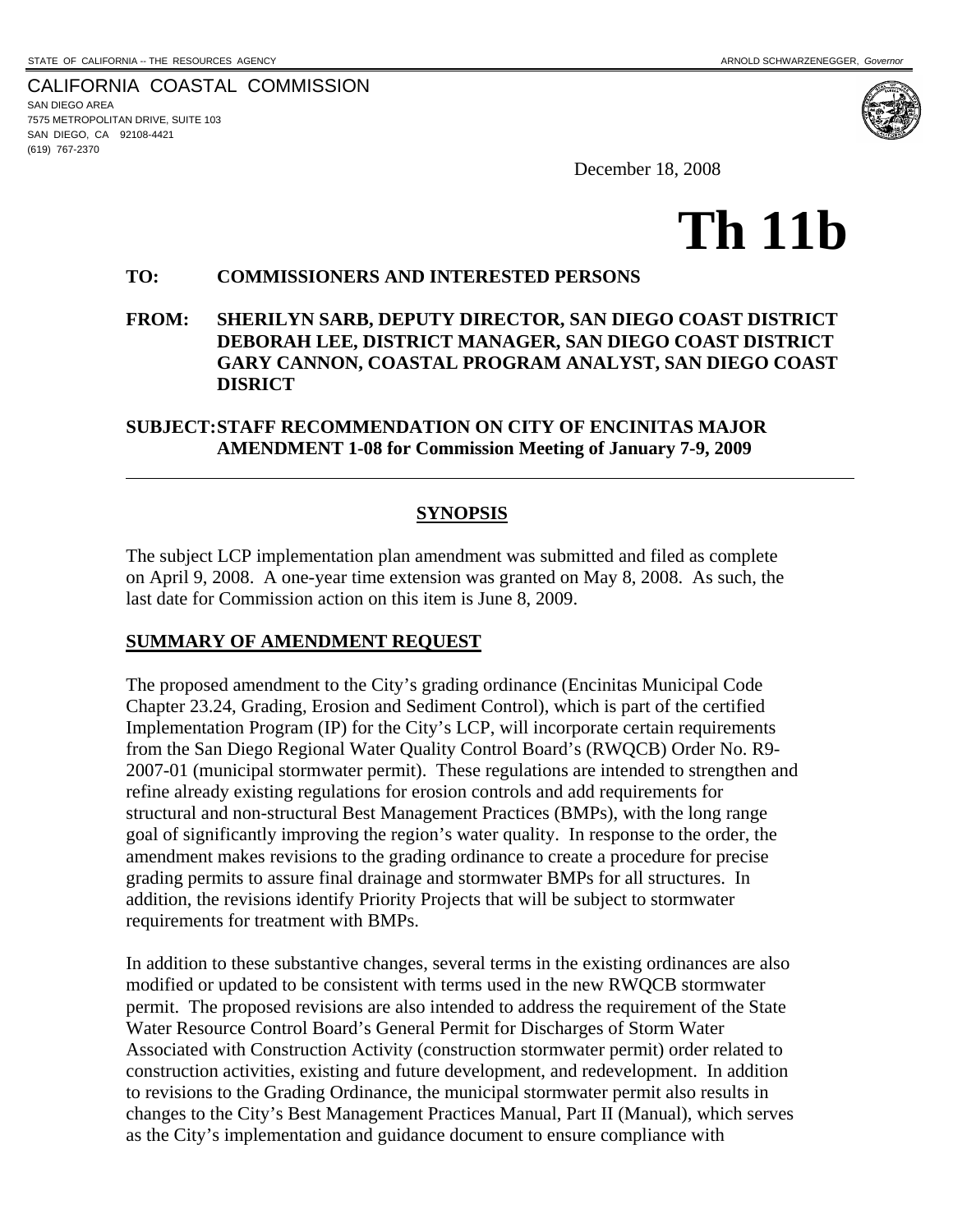development-related requirements and standards established in the RWQCB municipal stormwater permit. With this amendment, the City is also requesting that the broad policy provisions and standards of the Manual be incorporated into the LCP by reference. These broad policy provisions and standards are highlighted in "yellow" within attached Exhibit 4.

In addition, the City has taken this opportunity to update its grading ordinance to address local concerns such as the creation of a Minor Grading Permit process, corrections to typographical errors and gender references, and to update requirements for grading plan submittal, soil engineering reports and engineering geology reports.

#### **SUMMARY OF STAFF RECOMMENDATION**

Staff is recommending denial of the proposed LCP amendment as submitted, and subsequent approval if modified.

The text changes to the grading ordinance and the incorporation by reference in the grading ordinance of portions of the Best Management Practices Manual will provide more protective standards to prevent erosion and reduce polluted stormwater runoff than currently exists. The proposed amendments do not create any inconsistencies with other sections of the IP or the LCP Land Use Plans (LUP) with the exception of two items. The first is an inadvertent error in the BMP manual which incorrectly identifies the RWQCB municipal stormwater permit as the one approved in February 21, 2001 instead of the most current order of January 21, 2007. The second is a requirement in the grading ordinance that all grading plans and grading operations comply with the SWRCB regulations "at the time of the grading". This reference implies that grading plans and operations might at some point have to comply with a future SWRCB construction stormwater permit of unknown standards. Staff recommends the current SWRCB construction stormwater permit and the LCP be identified as the standard for all grading permits that occur within the Coastal Zone, not a future SWRCB permit that has not been subject to Commission review.

The appropriate resolutions and motions begin on Page 4. The suggested modifications begin on Page 5. The findings for denial of the Implementation Plan Amendment as submitted begin on Page 6. The findings for approval of the plan, if modified, begin on Page 11.

#### **BACKGROUND**

On November 17, 1994, the Commission approved, with suggested modifications, the City of Encinitas Local Coastal Program (both land use plan and implementing ordinances). The City accepted the suggested modifications and, on May 15, 1995, began issuing coastal development permits for those areas of the City within the Coastal Zone.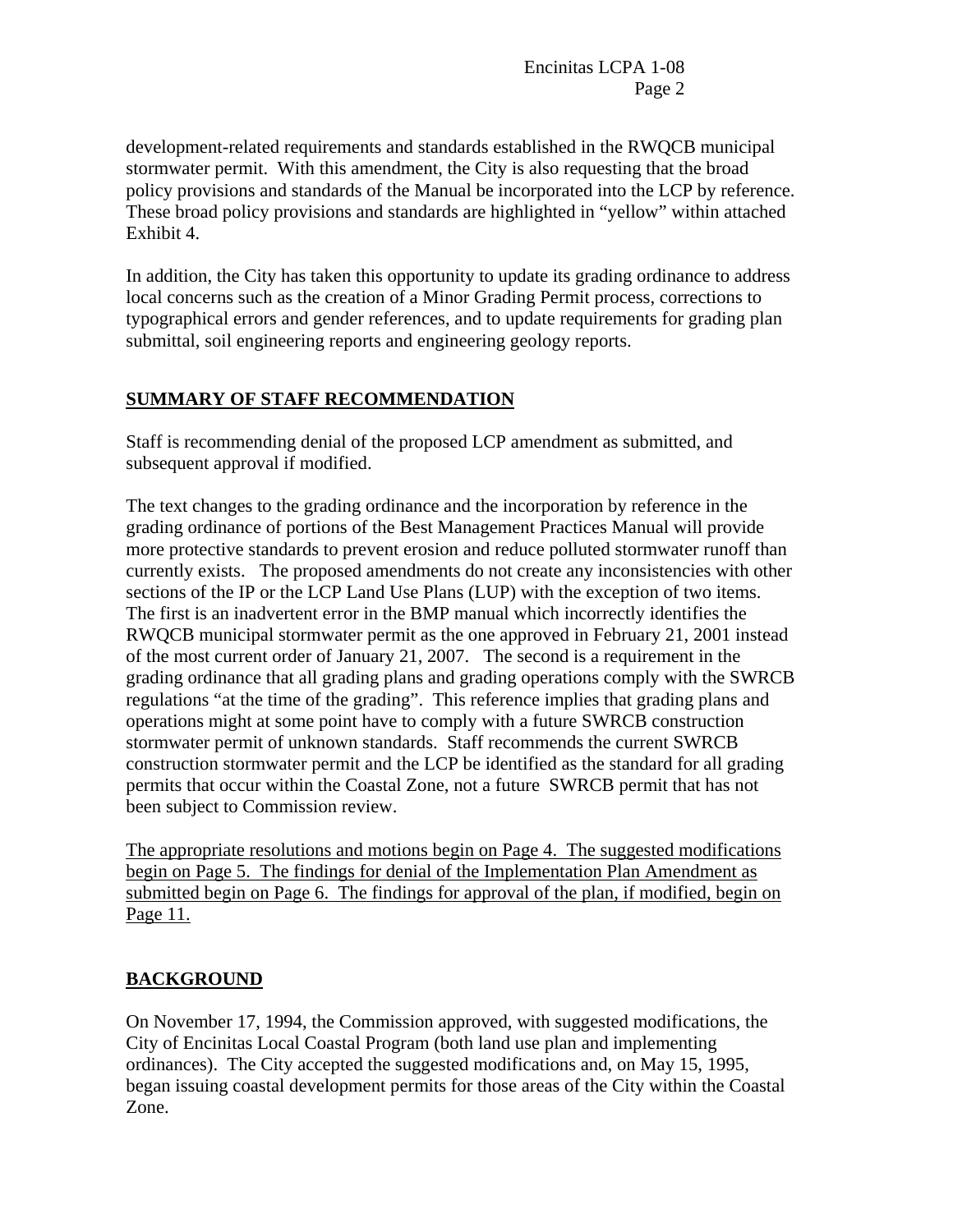# **ADDITIONAL INFORMATION**

Further information on the submittal may be obtained from **Gary Cannon** at the San Diego Area Office of the Coastal Commission at 7575 Metropolitan Drive, Suite 103, San Diego, CA 92108-4402, (619) 767-2370.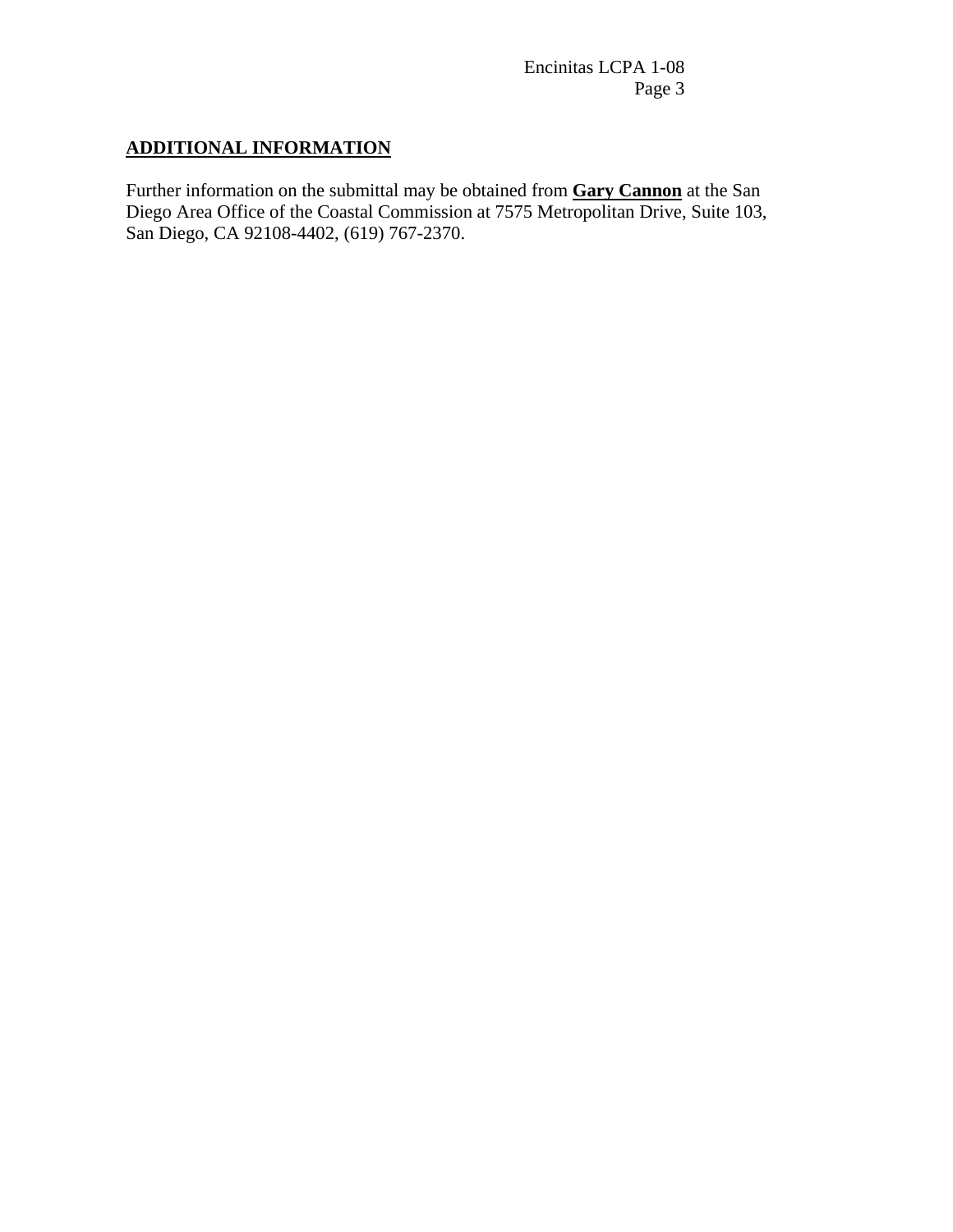# **PART I. OVERVIEW**

# **A. STANDARD OF REVIEW**

Pursuant to Section 30513 of the Coastal Act, the Commission may only reject zoning ordinances or other implementing actions, as well as their amendments, on the grounds that they do not conform with, or are inadequate to carry out, the provisions of the certified land use plan. The Commission shall take action by a majority vote of the Commissioners present.

# **B. PUBLIC PARTICIPATION**

The City has held Planning Commission and City Council meetings with regard to the subject amendment request. All of those local hearings were duly noticed to the public. Notice of the subject amendment has been distributed to all known interested parties.

# **PART II. LOCAL COASTAL PROGRAM SUBMITTAL - RESOLUTIONS**

Following a public hearing, staff recommends the Commission adopt the following resolutions and findings. The appropriate motion to introduce the resolution and a staff recommendation are provided just prior to each resolution.

**I. MOTION I:** *I move that the Commission reject the Implementation Program Amendment for the City of Encinitas certified LCP as submitted.* 

# **STAFF RECOMMENDATION OF REJECTION:**

Staff recommends a **YES** vote. Passage of this motion will result in rejection of Implementation Program and the adoption of the following resolution and findings. The motion passes only by an affirmative vote of a majority of the Commissioners present.

# **RESOLUTION TO DENY CERTIFICATION OF THE IMPLEMENTATION PROGRAM AS SUBMITTED:**

The Commission hereby denies certification of the Implementation Program Amendment submitted for the City of Encinitas certified LCP and adopts the findings set forth below on grounds that the Implementation Program as submitted does not meet the requirements of and is not in conformity with the policies of the certified Land Use Plan (LUP). Certification of the Implementation Program would not meet the requirements of the California Environmental Quality Act as there are feasible alternatives and mitigation measures that would substantially lessen the significant adverse impacts on the environment that will result from certification of the Implementation Program as submitted

# **II. MOTION II:** *I move that the Commission certify the Implementation Program Amendment for the City of Encinitas certified LCP if it is modified as suggested in this staff report.*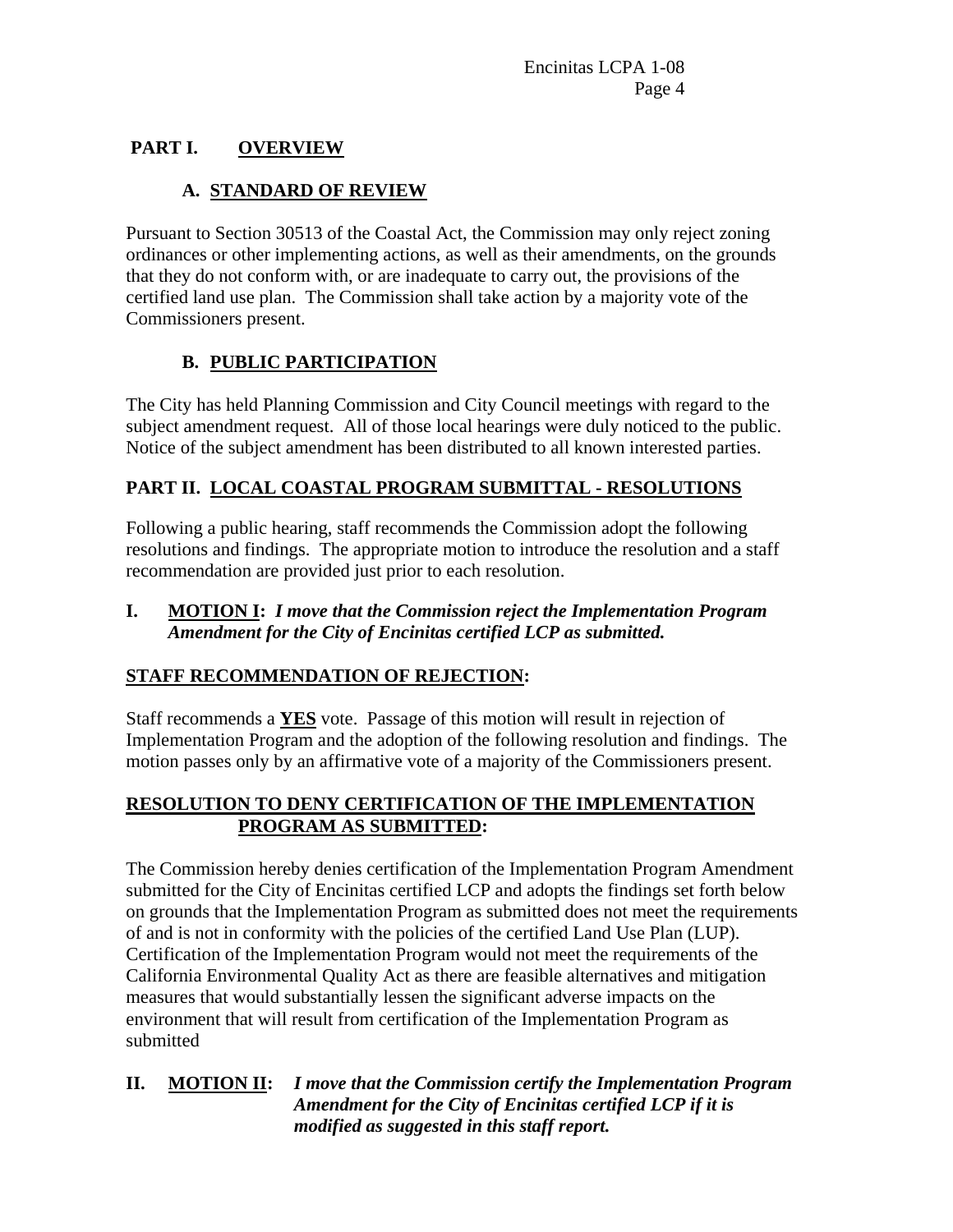# **STAFF RECOMMENDATION:**

Staff recommends a **YES** vote. Passage of this motion will result in certification of the Implementation Program Amendment with suggested modifications and the adoption of the following resolution and findings. The motion passes only by an affirmative vote of a majority of the Commissioners present.

#### **RESOLUTION TO CERTIFY THE IMPLEMENTATION PROGRAM AMENDMENT WITH SUGGESTED MODIFICATIONS:**

The Commission hereby certifies the Implementation Program Amendment for the City of Encinitas certified LCP if modified as suggested and adopts the findings set forth below on grounds that the Implementation Program Amendment with the suggested modifications will meet the requirements of and be in conformity with the policies of the certified Land Use Plan. Certification of the Implementation Program Amendment if modified as suggested complies with the California Environmental Quality Act, because either 1) feasible mitigation measures and/or alternatives have been incorporated to substantially lessen any significant adverse effects of the Implementation Program Amendment on the environment, or 2) there are no further feasible alternatives and mitigation measures that would substantially lessen any significant adverse impacts on the environment.

# **PART III. SUGGESTED MODIFICATIONS**

Staff recommends that the following suggested revisions to the proposed LCP be adopted. The underlined sections represent language which the Commission suggests be added, and the struck out sections represent language which the Commission suggests be deleted from the language as originally submitted.

1. In the Best Management Manual, Part II, Page 3, change incorrect reference to the National Pollutant Discharge Elimination System (NPDES) municipal stormwater permit issued on February 21, 2001, and replace with correct date of January 24, 2007:

The Municipal Storm Water National Pollutant Discharge Elimination System (NPDES) Permit (Municipal Permit) R9-2007-0001, issued on February 21, 2001 January 24, 2007 to the City of Encinitas, the County of San Diego, the Port of San Diego and 17 other cities in the region of the San Diego Regional Water Quality Control Board (Regional Board), requires the development and implementation of storm water regulations addressing storm water pollution issues in development planning and construction associated with private and public development projects. . .

2. In the revised grading ordinance (Encinitas Municipal Code Chapter 23.24), revise the following language in subsection 23.24.230 (B):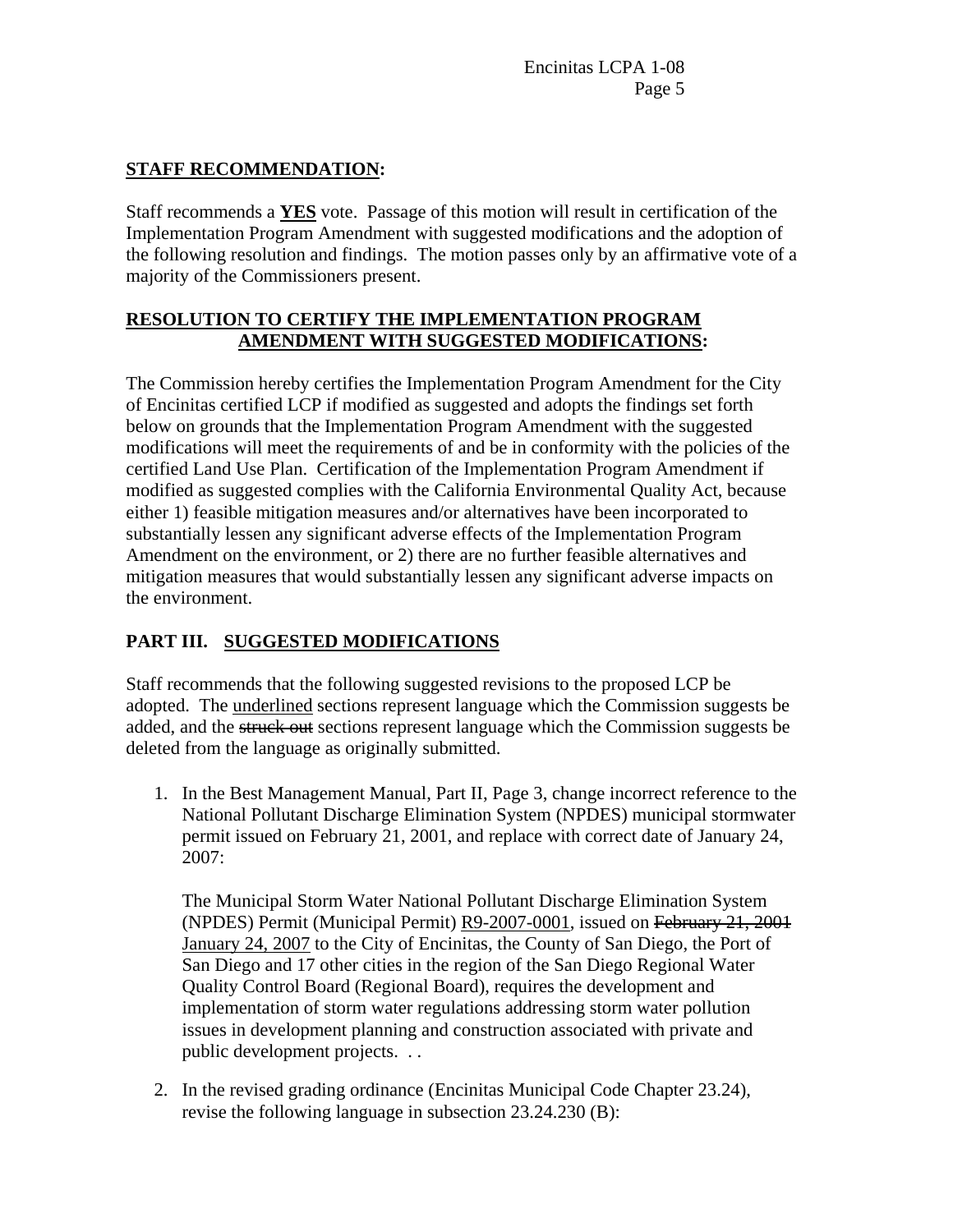B. Jurisdictions of Other Agencies. Permits issued under the provisions of this code shall not relieve the owner of the responsibility for securing permits or licenses that may be required from other City departments or other governing agencies. All grading plans and grading operations shall comply with the State Water Resources Control Board regulations in effect at the time of the grading. Within the Coastal Zone, any permits issued pursuant to this Chapter shall, at the minimum, comply with the San Diego County Municipal Stormwater NPDES Permit (San Diego RWQCB Order No. R9-2007-0001) dated January 24, 2007 and the General Permit for Discharges of Storm Water Associated with Construction Activity (99-08-DWQ). All permits issued within the Coastal Zone pursuant to this Chapter must also comply with all other provisions of the certified LCP.

# **PART IV. FINDINGS FOR DENIAL OF CERTIFICATION OF THE CITY OF ENCINITAS LCP IMPLEMENTATION PLAN AMENDMENT #1-08, AS SUBMITTED**

# **A. AMENDMENT DESCRIPTION**

The purpose of the amendment is to incorporate certain requirements of the San Diego Regional Water Quality Control Board's (RWQCB) Order No. 2007-0001 (municipal stormwater permit) and the State Water Resource Control Board's (SWRCB) General Permit for Discharges of Storm Water Associated with Construction Activity Order No.99-08-DWQ (construction stormwater permit) into both the City's grading ordinance (Encinitas Municipal Code Chapter 23.24, Grading, Erosion and Sediment Control) and the City's Best Management Practices Manual, Part II. The City's grading ordinance is currently part of the certified Implementation Program (IP) for the City's Local Coastal Program (LCP); and with this amendment, portions (yellow highlighted sections) of the City's Best Management Practices Manual, Part II will be incorporated into the LCP by reference. This amendment from the City of Encinitas is part of a larger effort to improve water quality in the San Diego area. The revised grading ordinance language contained in this amendment was developed to comply with the requirements of the Order which sets waste discharge requirements for discharges of urban runoff from the municipal separate storm sewer systems (MS4s) draining the watersheds of the County of San Diego, the Incorporated Cities of San Diego County, the San Diego Unified Port District and the San Diego County Regional Airport Authority. The revised grading ordinance language will also comply with the SWRCB construction stormwater permit.

The inclusion of the municipal stormwater permit requirements is intended to strengthen and refine already existing regulations for erosion controls and add requirements for structural and non-structural Best Management Practices (BMPs), with the long range goal of significantly improving the region's water quality. In addition to these substantive changes, several terms in the existing ordinances are also modified or updated to be consistent with terms used in the new SDRWQCB order.

The municipal stormwater permit includes findings regarding the effects of urban development and the impairments to water bodies, including the following: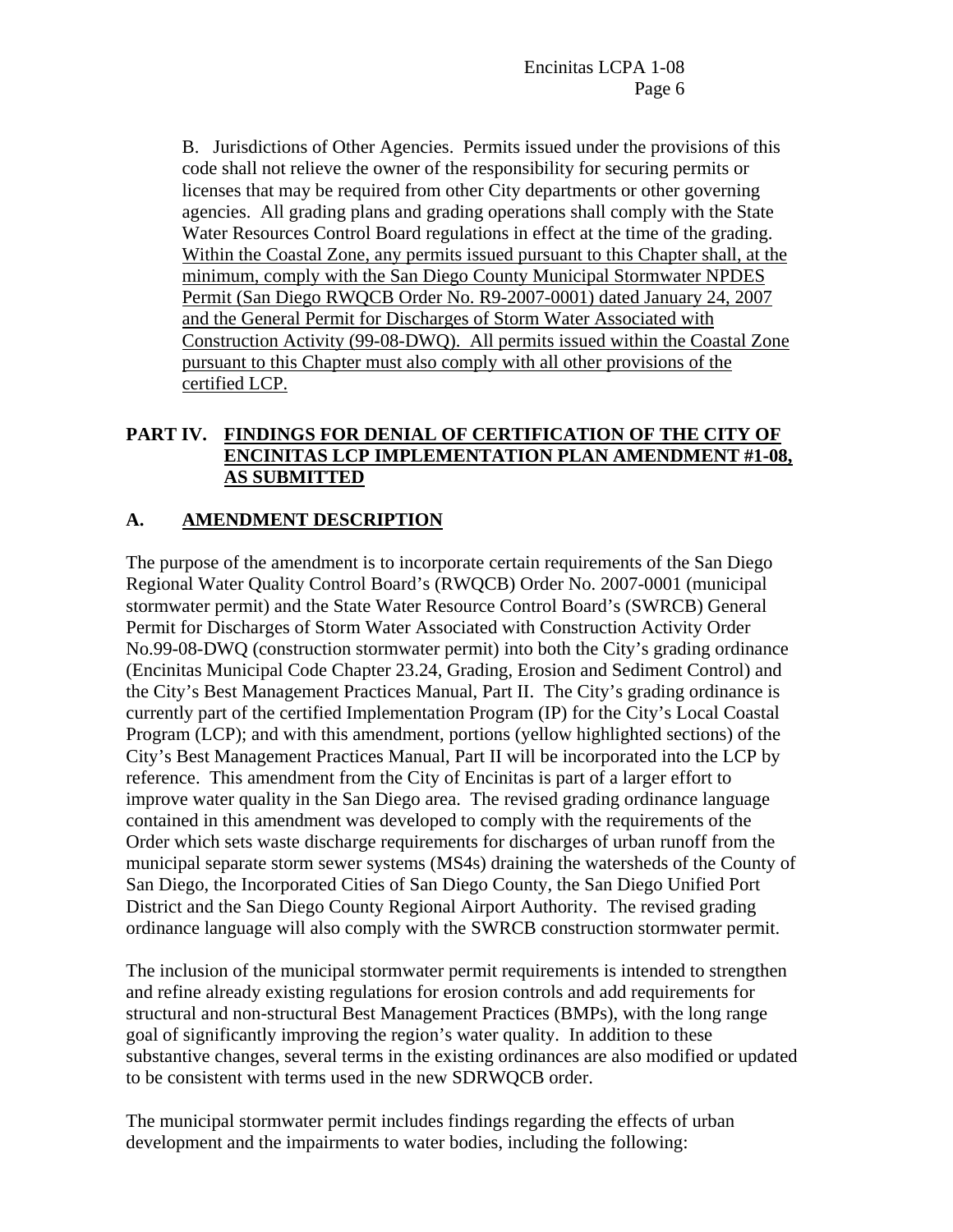"Urban runoff discharges from MS4s often contain pollutants that cause toxicity to aquatic organisms (i.e., adverse responses of organisms to chemicals or physical agents ranging from mortality to physiological responses such as impaired reproduction or growth anomalies). Toxic pollutants impact the overall quality of aquatic systems and beneficial uses of receiving waters."

To address the widespread problem of urban runoff, the Order requires that all projects be evaluated for their potential impact to water quality, and that appropriate measures to reduce polluted runoff to the maximum extent practicable are implemented. The municipal stormwater permit requires that projects within certain development categories implement post-construction structural Best Management Practices. Also the municipal stormwater permit requires that:

"Each Copermittee shall revise as needed its General Plan or equivalent plan (e.g., Comprehensive, Master, or Community Plan) for the purpose of providing effective water quality and watershed protection principles and policies that direct land-use decisions and require implementation of consistent water quality protection measures for Development Projects."

The municipal stormwater permit requires eighteen cities (including the City of Encinitas), the County of San Diego, and the San Diego Unified Port District (collectively known as Municipal Copermittees) to undertake certain actions including:

- a. Control the contribution of pollutants in discharges of runoff associated with industrial and construction activity to its MS4 and control the quality of runoff from industrial and construction sites.
- b. Prohibit all identified illicit discharges … including but not limited to:
	- (1) Sewage;
	- (2) Discharges of wash water resulting from the hosing or cleaning of gas stations, auto repair garages, or other types of automotive services facilities;
	- (3) Discharges resulting from the cleaning, repair, or maintenance of any type of equipment, machinery, or facility including motor vehicles, cement-related equipment, and port-a-potty servicing, etc.;
	- (4) Discharges of wash water from mobile operations such as mobile automobile washing, steam cleaning, power washing, and carpet cleaning, etc.;
	- (5) Discharges of wash water from the cleaning or hosing of impervious surfaces in municipal, industrial, commercial, and residential areas including parking lots, streets, sidewalks, driveways, patios, plazas, work yards and outdoor eating or drinking areas, etc.;
	- (6) Discharges of runoff from material storage areas containing chemicals, fuels, grease, oil, or other hazardous materials;
	- (7) Discharges of pool or fountain water containing chlorine, biocides, or other chemicals; discharges of pool or fountain filter backwash water;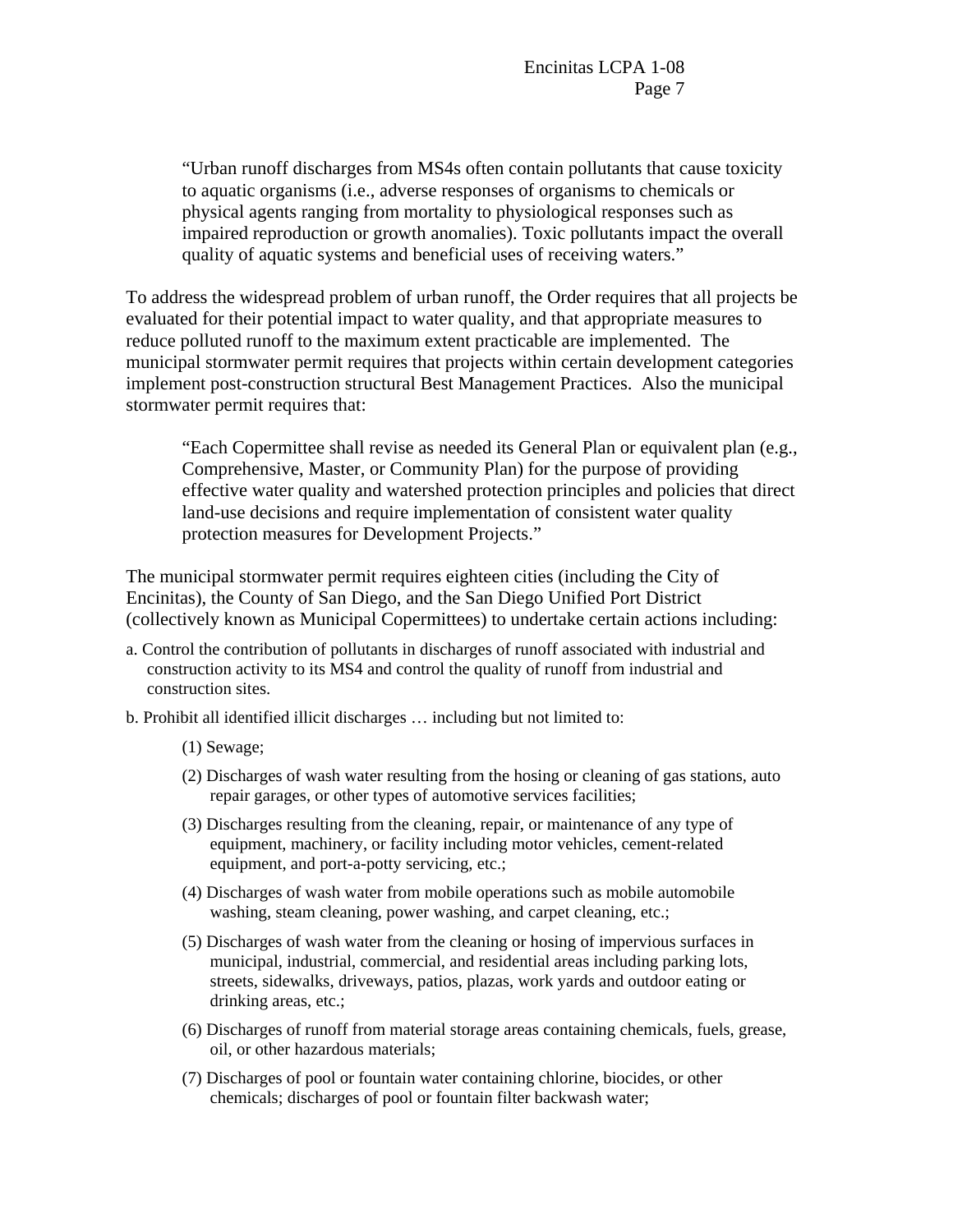- (8) Discharges of sediment, pet waste, vegetation clippings, or other landscape or construction-related wastes; and
- (9) Discharges of food-related wastes (e.g., grease, fish processing, and restaurant kitchen mat and trash bin wash water, etc.).
- c. Prohibit and eliminate illicit connections to the MS4;
- d. Control the discharge of spills, dumping, or disposal of materials other than storm water to its MS4;
- e. Require compliance with conditions in Copermittee ordinances, permits, contracts or orders (i.e., hold dischargers to its MS4 accountable for their contributions of pollutants and flows);
- f. Utilize enforcement mechanisms to require compliance with Copermittee storm water ordinances, permits, contracts, or orders;
- g. Control the contribution of pollutants from one portion of the shared MS4 to another portion of the MS4 through interagency agreements among Copermittees. Control of the contribution of pollutants from one portion of the shared MS4 to another portion of the MS4 through interagency agreements with other owners of the MS4 such as Caltrans, the Department of Defense, or Native American Tribes is encouraged;
- h. Carry out all inspections, surveillance, and monitoring necessary to determine compliance and noncompliance with local ordinances and permits and with this Order, including the prohibition on illicit discharges to the MS4. This means the Copermittee must have authority to enter, monitor, inspect, take measurements, review and copy records, and require regular reports from industrial facilities discharging into its MS4, including construction sites; i. Require the use of BMPs to prevent or reduce the discharge of pollutants into MS4s to the MEP; and
- j. Require documentation on the effectiveness of BMPs implemented to reduce the discharge of pollutants to the MS4 to the MEP.

The municipal stormwater permit requires that the Copermittees certify to the RWQCB that they have adequate legal authority to implement and enforce the requirements of the municipal stormwater permit, including any new or updated urban runoff-related ordinances. Additionally, the Copermittees must also show how they have implemented or upgraded ordinances within each of their jurisdictions to address runoff related specifically to construction activities and existing development.

The specific amendments requested herein would amend the grading ordinance (Chapter 23.24) of the City's LCP Implementation Plan and incorporate portions of the City's Best Management Practices Manual, Part II into the Implementation Plan by reference. The reference requires that every permit issued under the grading ordinance shall comply with all provisions of the Manual. Only the broad provisions and standards delineated in the Manual are proposed to be incorporated into the City's IP. The remaining sections of Manual contain technical or administrative requirements which may be subject to routine changes which could delay implementation if an LCP amendment were required each time. After consultation with the Commission water quality, geology and engineering experts, the Commission is satisfied that as long as the broad policy requirements and standards are met, any technical or administrative changes to the Manual should not need to be part of the LCP.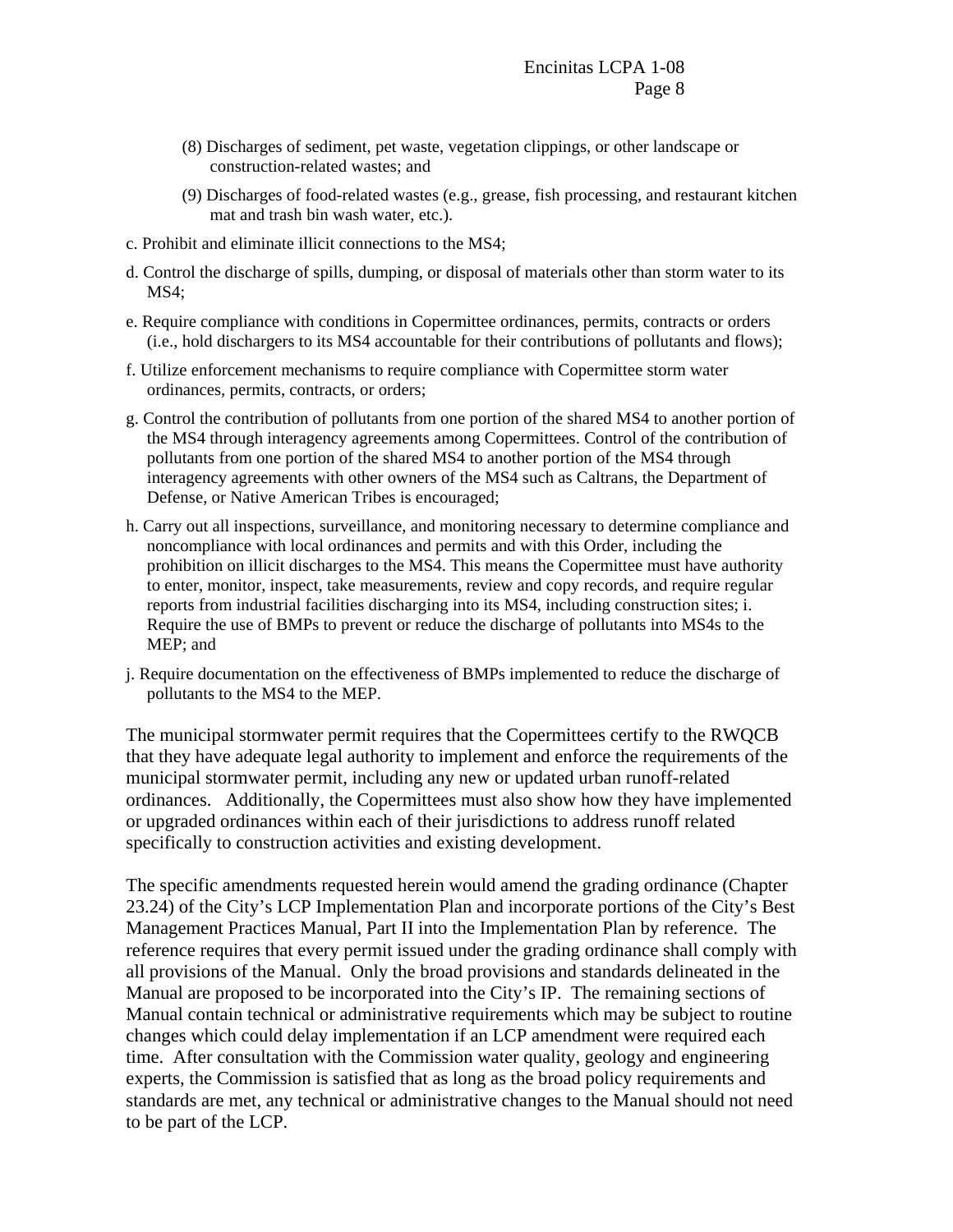# **B. PURPOSE AND INTENT OF THE ORDINANCE**

The purpose of the grading ordinance is to protect the health, safety and welfare of persons, property and the environment by addressing slope stability, erosion control and water quality. The ordinance is attached in strikeout/underline form as Exhibit 2.

## **C. MAJOR PROVISIONS OF THE ORDINANCE**

The grading ordinance contains a number of provisions, including the following:

- when regulations apply and permits are required
- grading within floodplains and environmentally sensitive lands
- erosion controls and liability

# **D. ADEQUACY OF THE ORDINANCE TO IMPLEMENT CERTIFIED LUP/ DENIAL AS SUBMITTED**

The following goals and policies are part of the certified LUP, which are the standard of review for this ordinance, and are particularly relevant to the provision and protection of coastal resources and recreation facilities:

#### Resource Management Element:

Goal 10: The City will preserve the integrity, function, productivity, and long term viability of environmentally sensitive habitats throughout the City, including kelp-beds, ocean recreational areas, coastal water, beaches, lagoons and their uplands, riparian areas, coastal strand areas, coastal sage scrub and coastal mixed chaparral habitats. (Coastal Act 30230/30231/30240)

Policy 10.6: The City shall preserve and protect wetlands within the City's planning area. … There shall be no net loss of wetland acreage or resource value as a result of land use or development … (Coastal Act 30233)

Policy 13.1: The City shall plan for types and patterns of development which minimize water pollution, air pollution, fire hazard, soil erosion, silting, slide damage, flooding and severe hillside cutting and scarring. (Coastal Act 30250)

Goal 14: The City shall stringently control erosion and sedimentation from land use and development to avoid environmental degradation of lagoons and other sensitive biological habitat, preserve public resources and avoid the costs of dealing with repair and sedimentation removal. (Coastal Act 30240/30250)

Policy 14.2: The City shall develop a comprehensive program to control sedimentation and erosion. (Coastal Act 30233/30240).

Policy 14.5: To minimize erosion and allow sedimentation control systems to work, no grading or vegetation removal shall be allowed to occur during the wet season, October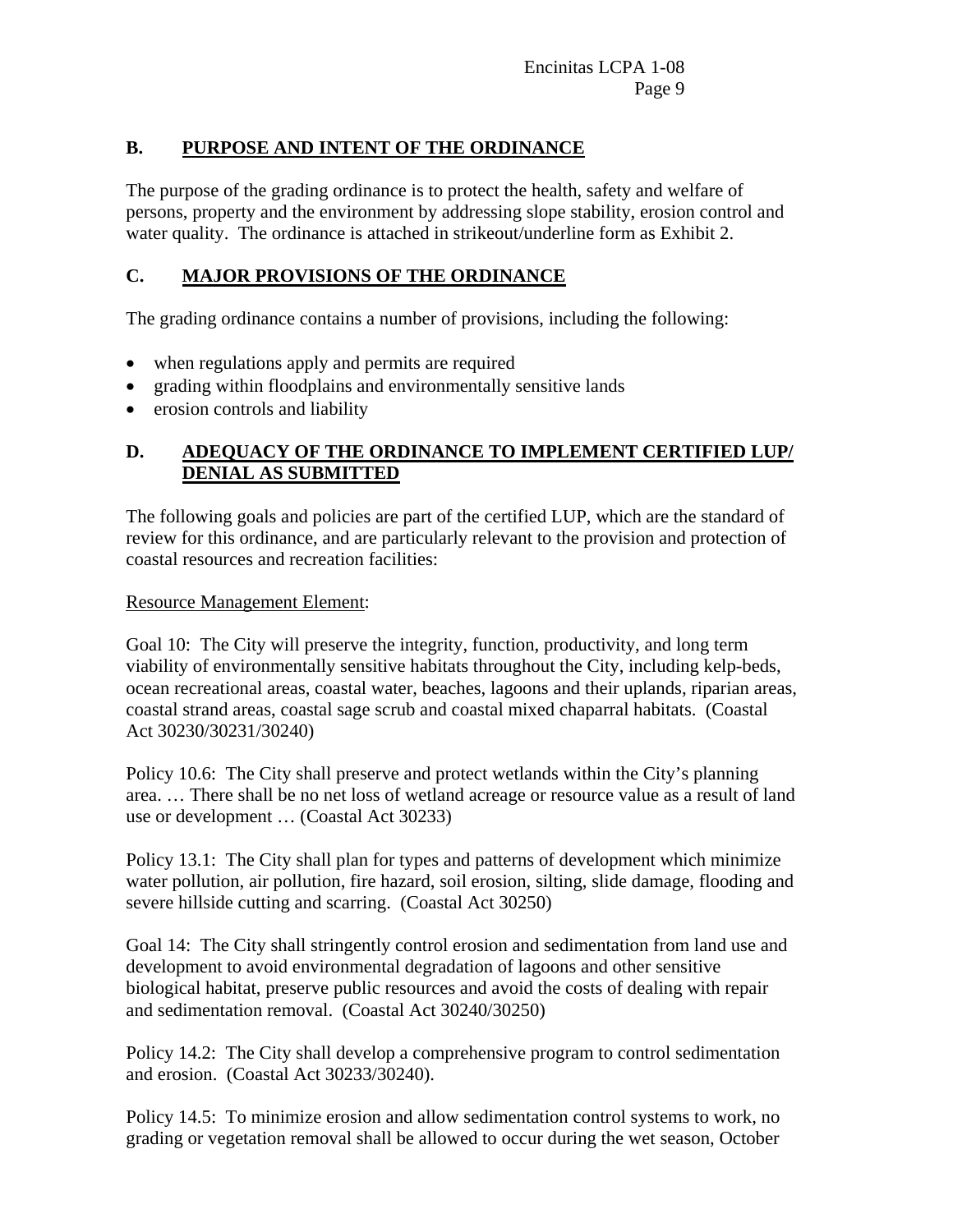1- April 15, without all systems and devices per an approved erosion control plan and program being in place. During other times of the year, such systems shall be provided and operative as required by a comprehensive City erosion control ordinance. No grading shall occur during the rainy season within the Special Study Overlay area, or in areas upland of sensitive areas including lagoons, floodplains, riparian or wetland habitat areas, unless by site-specific determination, the grading would not be occurring on sensitive slopes, in floodplain areas or upland of floodplains, where sedimentation might occur in other sensitive habitat areas. Then, if grading is determined to be allowable, all necessary erosion control devices, including sedimentation basins, must be in place, and shall be monitored and maintained throughout the grading period. (Coastal Act/30233/30240)

Policy 14.6: To achieve the ends of erosion control, a comprehensive erosion control plan shall be required with final building permit and improvement plans, subject to review and approval prior to commencement of grading and construction. (Coastal Act/30233/30240)

The existing grading ordinance was previously certified as consistent with the City's certified LCP. The purpose of the grading ordinance is to provide guidance for grading activities that have the potential to cause erosion, degrade water quality and increase surface water runoff. Although the existing ordinance contains language that addresses non-point source pollution and stormwater standards, new language has been provided for greater specificity of grading requirements and to acknowledge the current status of best management practices (BMPs). The overall effect of the City's proposed modifications will be to strengthen the existing grading ordinance and provide additional resource protection consistent with the SDRWQCB municipal stormwater permit and the Coastal Act.

The Best Management Practices Manual, Part II (Manual) is not currently part of the City's LCP, and with this proposed amendment, portions of the Manual which identify the broad policy provisions and standards of the Manual will be made a part of the LCP by reference in the grading ordinance (Section 23.24.71) . The Manual is a compilation of all requirements related to water quality with respect to development projects, based on the City's Standard Urban Stormwater Mitigation Plan (SUSMP) requirements, including permanent BMP requirements, construction BMP requirements, and implementation and long-term maintenance requirements. The Manual serves as the City's implementation and guidance document to ensure compliance with developmentrelated requirements and standards established in the RWQCB municipal stormwater permit. The Manual is based on the City's SUSMP, originally developed under the previous RWQCB municipal stormwater permit of 2001. Provisions in the new permit (Order No. R9-2007-0001) require the City to update SUSMP requirements to comply with standards established in the new permit. The changes made to the Manual reflect the standards required by the new permit (Order R9-2007-0001).

However, although designed to reflect the standards of the current RWQCB order, the BMP manual is not adequate to address protection of coastal resources and is not internally consistent with the grading ordinance or the LUP because the BMP Manual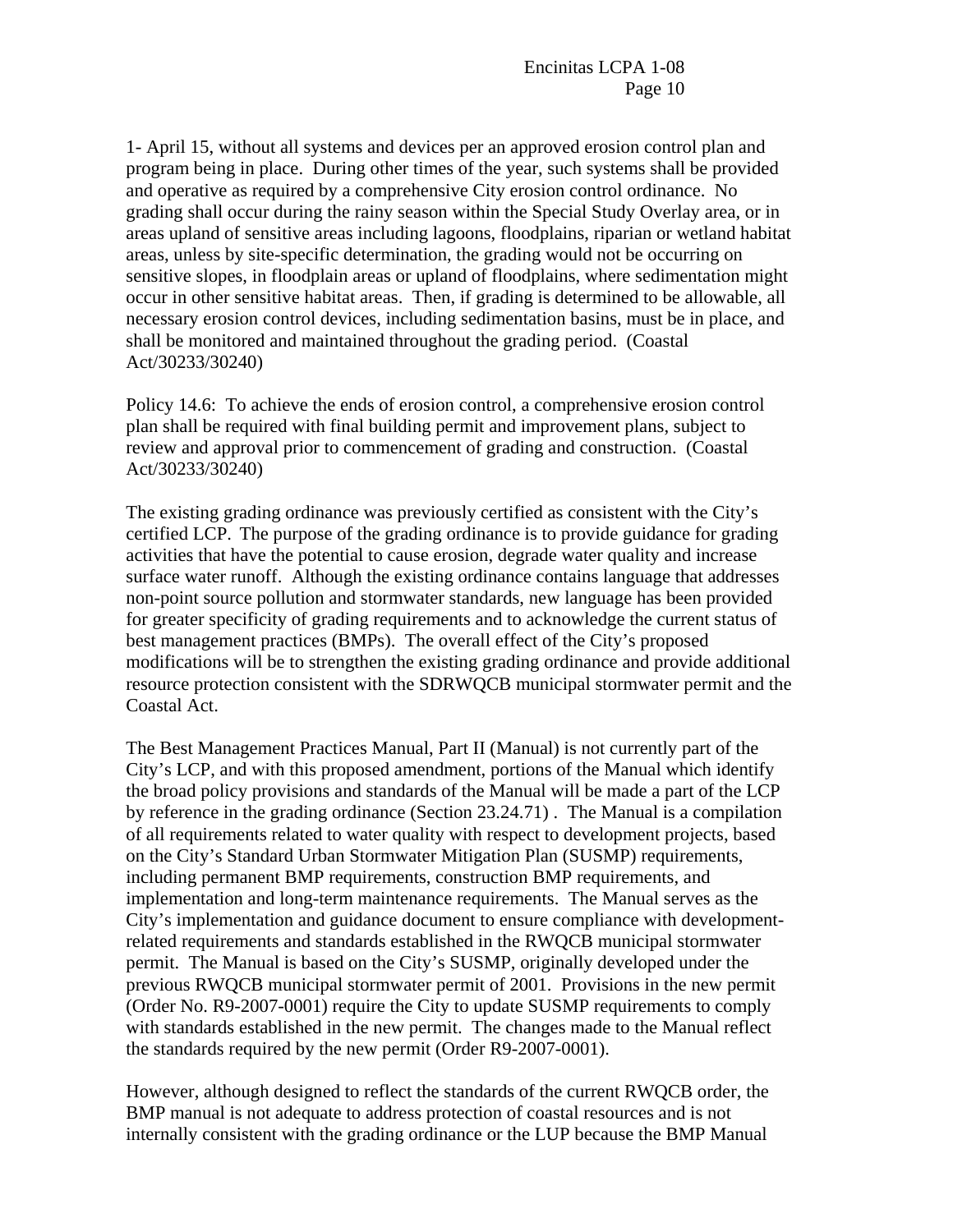inadvertently references the wrong RWQCB order as the standard. Therefore, in order to be consistent with the grading ordinance and the LUP, the current Order (Order No. R9- 2007-0001) must be identified in the BMP manual as the current standard.

In addition, a proposed revision in the grading ordinance raises concerns as to which standard should apply to all grading permits and grading operations; the LCP or a future SWRCB construction stormwater permit that has not yet been subject to Commission review. Specifically, Section 23.24.230 of the grading ordinance is proposed to be amended to require that "[a]ll grading permits and grading operations shall comply with the State Water Resources Control Board regulations in effect at the time of the grading." This provision to require the standard to be whatever State Water Resources Control Board (SWRCB) permit is in effect at the time of grading creates a conflict with the LCP since it allows a future permit that has not been reviewed by the Commission to be the standard for grading permits and grading operations instead of the LCP or the current SWRCB permit. To address this inconsistency, Section 23.23.230 needs to be revised to identify that within the Coastal Zone, that is, within that portion of the City governed by the LCP, that at a minimum, the standard be the current SWRCB General Permit for Discharges of Storm Water Associated with Construction Activity (Order No. 99-08- DWQ). In this way, should a future SWRCB order includes standards that weaken the overall water quality protection provisions of the existing order, then the existing order would continue to be the standard within the Coastal Zone. In addition, the suggested modifications identify and emphasize that the overall standard for grading permits and operations shall be the certified LCP. Unless the City's LCP amendment is modified to identify the most current municipal stormwater permit (NPDES Order No. R9-2007- 0001) as the standard for the BMP Manual and that all grading permits and operations must comply at a minimum with NPDES Order R-9-2007-0001 and the certified LCP, can the amendment request be found to be consistent with the water quality protection policies of the certified LUP.

# **Part V. FINDINGS FOR APPROVAL, IF MODIFIED**

The proposed text changes to the grading ordinance are relatively minor in nature, will increase the protectiveness of existing requirements for erosion prevention and stormwater pollution control, and do not create any inconsistencies with other sections of the certified IP. The BMP manual describes how to comply with the permanent improvement and construction phase stormwater requirements for development projects in the City of Encinitas, and guides project applicants through the selection, design, and incorporation of stormwater BMPs into design plans. The Commission's Water Quality Unit has reviewed the City's proposed changes to the grading ordinance and the incorporated portions of the BMP manual as modified herein and believes the changes are consistent with the LUP.

The previously-cited LUP policies of the City's Resource Management element apply to the Best Management Practices Manual, Part II as well as the grading ordinance. Additional LUP goals and policies that are specifically applicable to water quality requirements include the following: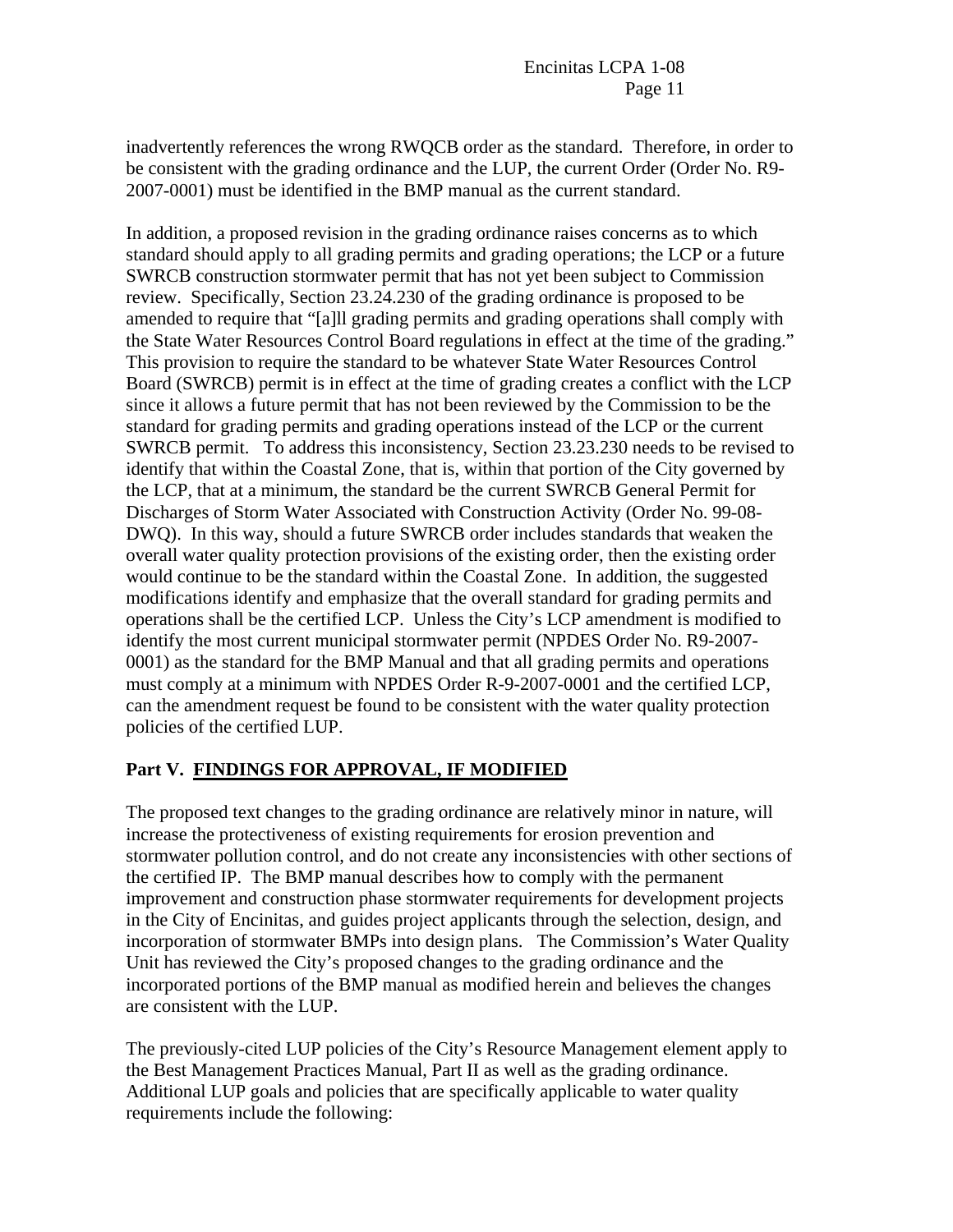Resource Management Element

Goal 1: The City will conserve, protect and enhance the water resources in the Planning Area. (Coastal Act 30231)

Policy 1.2: Cooperate with the Federal, State and County governments and surrounding jurisdictions concerning the maintenance and improvement of water quality from local groundwater sources. (Coastal Act 30231)

Policy 2.3: To minimize harmful pollutants from entering the ocean environment from lagoons, streams, storm drains and other waterways containing potential contaminants, the City shall mandate the reduction or elimination of contaminants entering all such waterways; pursue measures to monitor the quality of such contaminated waterways, and pursue prosecution of intentional and grossly negligent polluters of such waterways. (Coastal Act 30230/30231/30233)

Suggested Modification #1 corrects the date and reference to the RWQCB municipal stormwater permit inadvertently cited in the Best Management Practices Manual, Part II. Instead of the RWQCB permit of February 21, 2001, it should reference the current municipal stormwater permit, RWQCB Order No. R9-2007-0001 of January 24, 2007.

Suggested Modification #2 is necessary to ensure that the references to the RWQCB municipal stormwater permit (Order R9-2007-001) and the SWRCB construction stormwater permit (99-08-DWQ), are identified in the LCP as the minimum standards. To assure maximum protection of coastal resources, Suggested Modification #2 also provides that the current standard for grading permits is not only these SWRCB and RWQCB orders, but also the LCP. In this way, if a future SWRCB or RWQCB order should provide for less resource protection than currently provided by the existing order, then the current orders and the LCP shall continue to be the standard for grading permits. Incorporation of any future SWRCB or RWQCB order requirements to the grading ordinance will require an amendment to the LCP to assure the changes reflect the same, if not enhanced, water quality protective measures of the herein approved IP amendment.

The amendments requested herein, if modified as suggested, will add to, broaden, and improve upon, the scope of the existing grading ordinance. Moreover, incorporation of the broad policy requirements and standards of the BMP Manual, Part II will not lessen or weaken any aspect of the existing grading ordinance or other chapters of the City's LCP, but rather will enhance them. Therefore, the Commission finds that the proposed amendments to the grading ordinance are fully consistent with, and adequate to carry out, the certified City of Encinitas LUP policies. If the suggested modifications are incorporated, the grading ordinance and the highlighted sections of BMP manual, will conform with and will be adequate to carry out the water quality policies of the certified LUP, and will ensure continuing protection of coastal resources.

# **PART VI. CONSISTENCY WITH THE CALIFORNIA ENVIRONMENTAL QUALITY ACT (CEQA)**